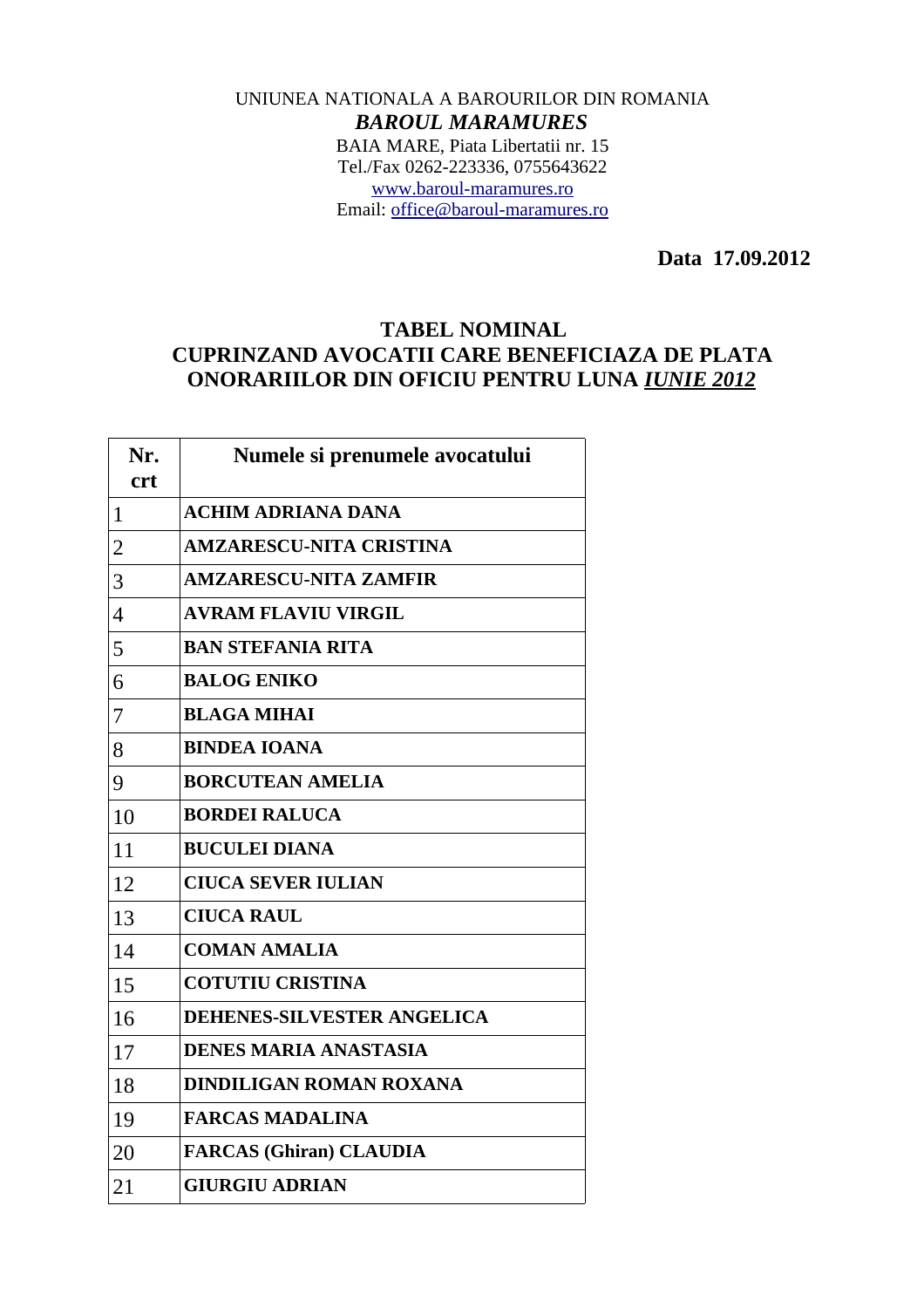| 22 | <b>GIURGIU LIANA</b>            |
|----|---------------------------------|
| 23 | <b>GORON ANAMARIA</b>           |
| 24 | <b>HORGOS RAZVAN</b>            |
| 25 | <b>HOTEA NELICA</b>             |
| 26 | <b>IACOB DIANA</b>              |
| 27 | <b>IACOB NATALIA</b>            |
| 28 | <b>BLAGA (Ilea) DELIA MARIA</b> |
| 29 | <b>ILUTI ALINA</b>              |
| 30 | <b>INDRE LIVIU</b>              |
| 31 | <b>LABICI MIHAI</b>             |
| 32 | <b>LADANYI HORGOS ANDREEA</b>   |
| 33 | <b>LIBOTEAN IONELA</b>          |
| 34 | <b>LUPSE MARINELA</b>           |
| 35 | <b>MARIS ALEXANDRA</b>          |
| 36 | <b>MAROZSAN RALUCA</b>          |
| 37 | <b>MESAROS TOMOIAGA ANDREEA</b> |
| 38 | <b>MIHALCA DELIA</b>            |
| 39 | <b>MOTOC ANDRADA</b>            |
| 40 | <b>OLAR IULIA</b>               |
| 41 | PETRAN MANUELA                  |
| 42 | POP ESCU OVIDIU HORIA           |
| 43 | <b>POP PETRE</b>                |
| 44 | <b>POP VASILE</b>               |
| 45 | <b>RADU CRISTIAN</b>            |
| 46 | <b>RADU VALENTIN</b>            |
| 47 | <b>RADU EMIL OVIDIU</b>         |
| 48 | <b>RATIU SIMONA</b>             |
| 49 | <b>SABOU ANCA</b>               |
| 50 | <b>SCIUCHIN MIHAELA</b>         |
| 51 | <b>SUSTIC TOADER- PETRE</b>     |
| 52 | <b>STEF DAN</b>                 |
| 53 | <b>TALPOS FLORIN</b>            |
| 54 | <b>TAMAS GEORGIANA</b>          |